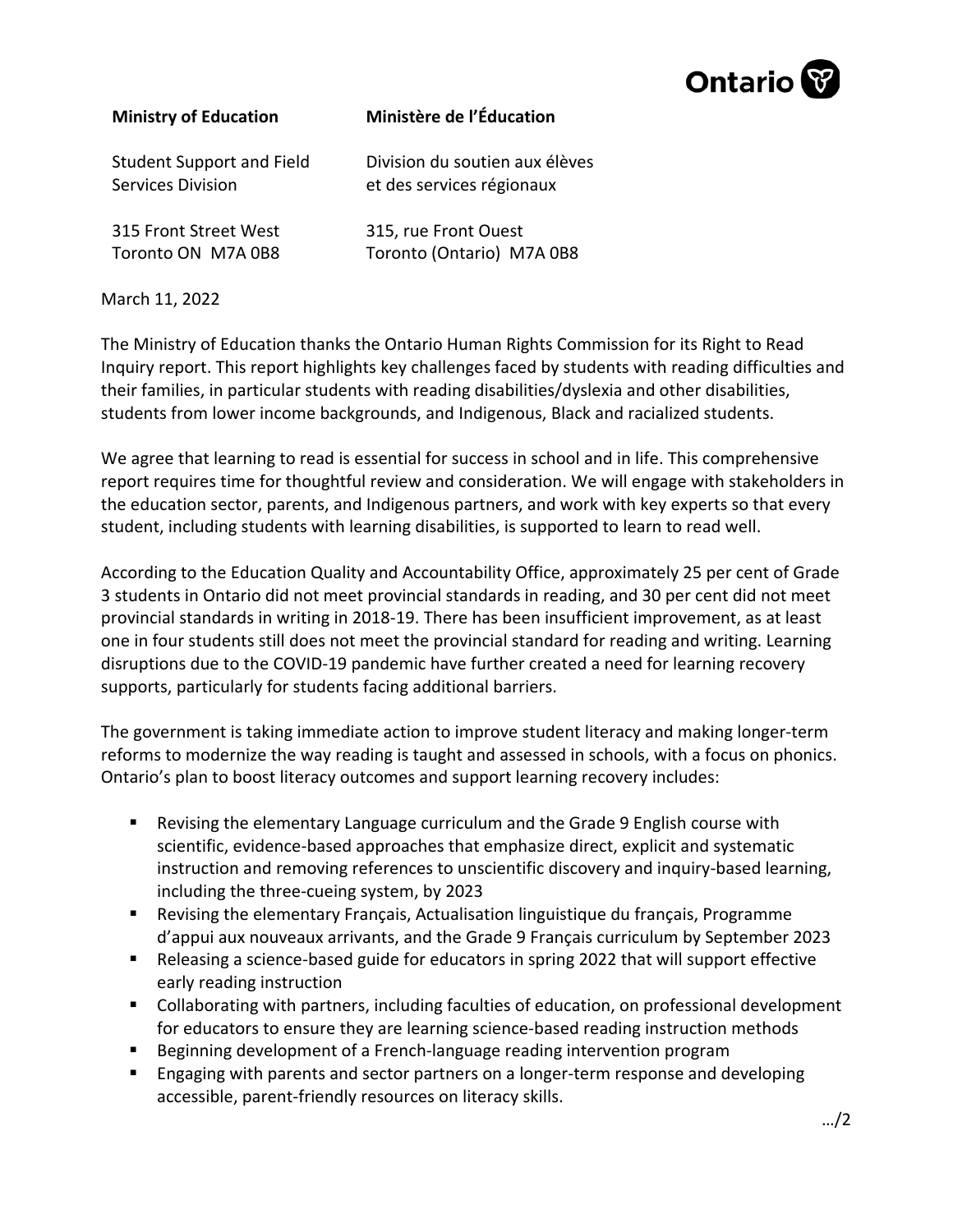Informed by our dialogue with the OHRC, in 2020-21, the ministry provided \$11.76M to support evidence-based reading intervention programs and \$20M for re-engaging students and providing early reading assessment supports. As part of its Learning Recovery Action Plan, the ministry announced \$25M to support evidence-based reading intervention programs and professional assessments – beginning immediately and into the 2022-23 school year. The government is also investing over \$176 million in expanded tutoring supports to assist with learning recovery from the impacts of the COVID-19 pandemic, \$304 million for temporary additional staffing supports to continue to hire teachers, educational assistants and other education workers, including to address the implementation of the first year of a fully de-streamed Grade 9, and increasing the Special Education Grant by a projected \$92.9M, bringing the total to \$3.25 billion, the highest ever. We thank the OHRC for its support of our de-streaming work.

With this funding, the ministry provided guidance to boards about evidence-based approaches to supporting struggling readers, building on expert advice from the ministry's multi-year pilot project on supporting students with learning disabilities affecting reading. The Ministry of Education also has a long-standing funding relationship with the Learning Disabilities Association of Ontario (LDAO), which has produced widely-used resources in English and French for parents and educators (including relating to remote learning) and educator training.

Research shows that when reading interventions are early, evidence-based, fully implemented and closely monitored, they are highly effective in improving reading success. The ministry is exploring options to support boards and educators to provide students with appropriate reading assessments. We will engage with experts and sector partners to identify and implement effective reading assessment practices in the Ontario context.

The ministry is reviewing recommendations from a number of reports and considering how special education legislation and policy fit within the broader context of human rights and disability legislation and new ministry policy, such as de-streaming. The OHRC's recommendations on accommodations and modifications will be a valuable contribution to this analysis.

The ministry expects that the needs of individual students are the determining factor for the provision of special education programs and/or services. The absence of a professional assessment does not preclude any student from receiving those that may be required to access the curriculum. Boards have flexibility to use a variety of funds for professional assessments in cases where they are necessary in order to identify students' individualized needs and appropriate accommodations.

How educators are trained and engaged in ongoing professional development are also key to equipping students with the supports they need. The Ministry of Education will continue to work closely with the Ontario College of Teachers and Faculties of Education to align training of